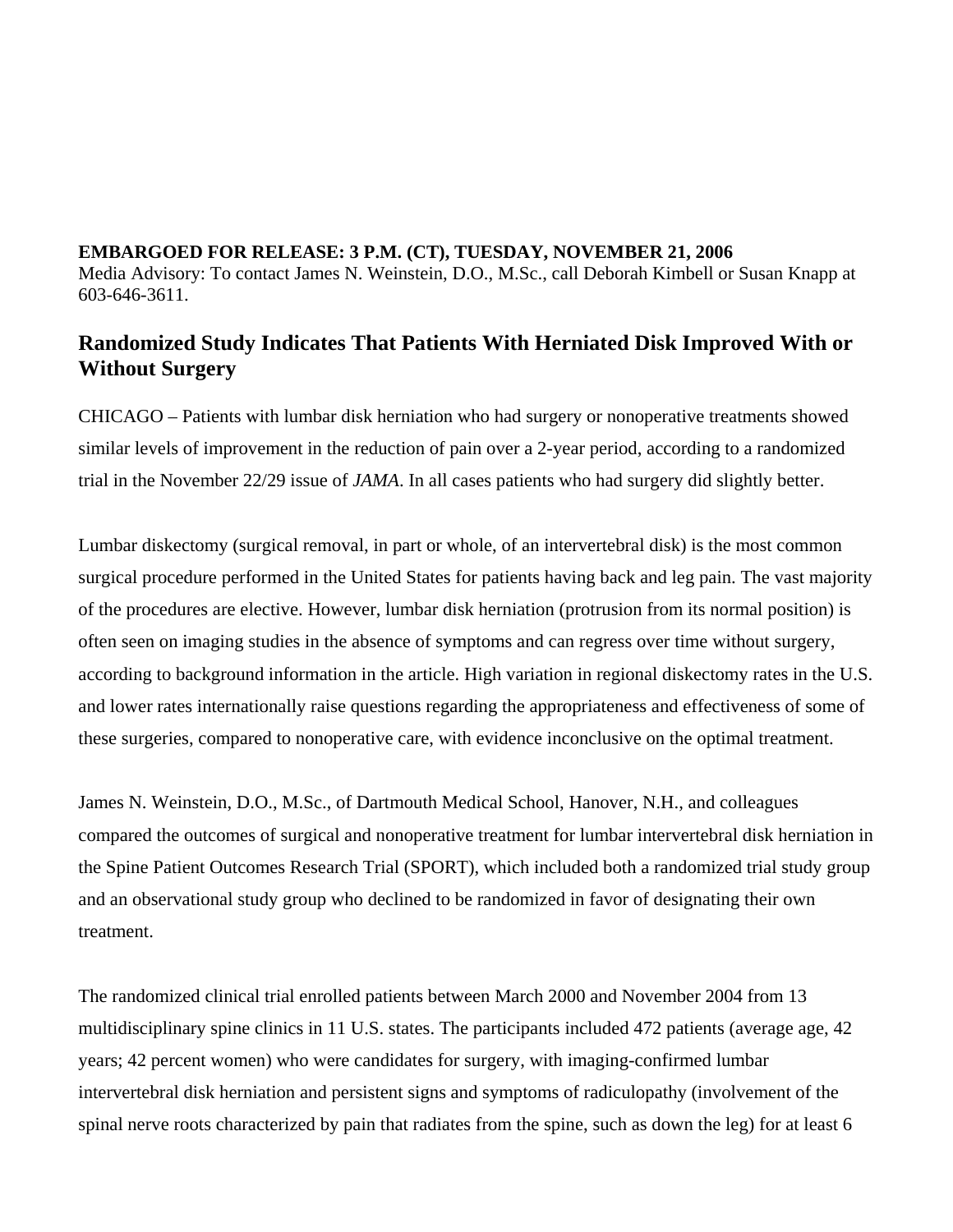weeks. Patients were randomized to undergo diskectomy ( $n = 232$ ) vs. nonoperative treatment ( $n = 240$ ), which included physical therapy, education/counseling with home exercise instruction, and nonsteroidal anti-inflammatory drugs, if tolerated. There was follow-up at 6 weeks, 3 months, 6 months, and 1 and 2 years.

The researchers found that adherence to assigned treatment was limited: 50 percent of patients assigned to surgery received surgery within 3 months of enrollment, while 30 percent of those assigned to nonoperative treatment received surgery in the same period. Intent-to-treat analyses (in which group outcomes were assessed based on the therapy to which the patient was initially assigned) demonstrated substantial improvements for all primary (pain and physical function measures) and secondary outcomes (sciatica severity, satisfaction with symptoms, self-reported improvement, and employment status) in both treatment groups. The intent-to-treat analysis likely underrepresents the true treatment effect, while the astreated analysis likely overestimates the true treatment effect.

"Patients in both the surgery and nonoperative treatment groups improved substantially over the first 2 years," the authors write. "Between-group differences in improvements were consistently in favor of surgery for all outcomes and at all time periods but were small and not statistically significant except for the secondary measures of sciatica severity and self-rated improvement. Because of the high numbers of patients who crossed over in both directions, conclusions about the superiority or equivalence of the treatments are not warranted based on the intent-to-treat analysis alone."

(*JAMA*. 2006;296:2441-2450. Available pre-embargo to the media at www.jamamedia.org.)

Editor's Note: Please see the article for additional information, including other authors, author contributions and affiliations, financial disclosures, funding and support, etc.

## **Observational Study Demonstrates that Patients Who Chose Surgery Had Greater Improvement**

In the companion article, which was the observational study of SPORT, patients with persistent sciatica who had diskectomy or usual care reported improvement over 2 years, although patients who chose surgery experienced greater improvement.

The observational study group, treated at 13 spine clinics in 11 U.S. states between March 2000 and March 2003, included patients who met SPORT eligibility criteria but declined randomization. Of the 743